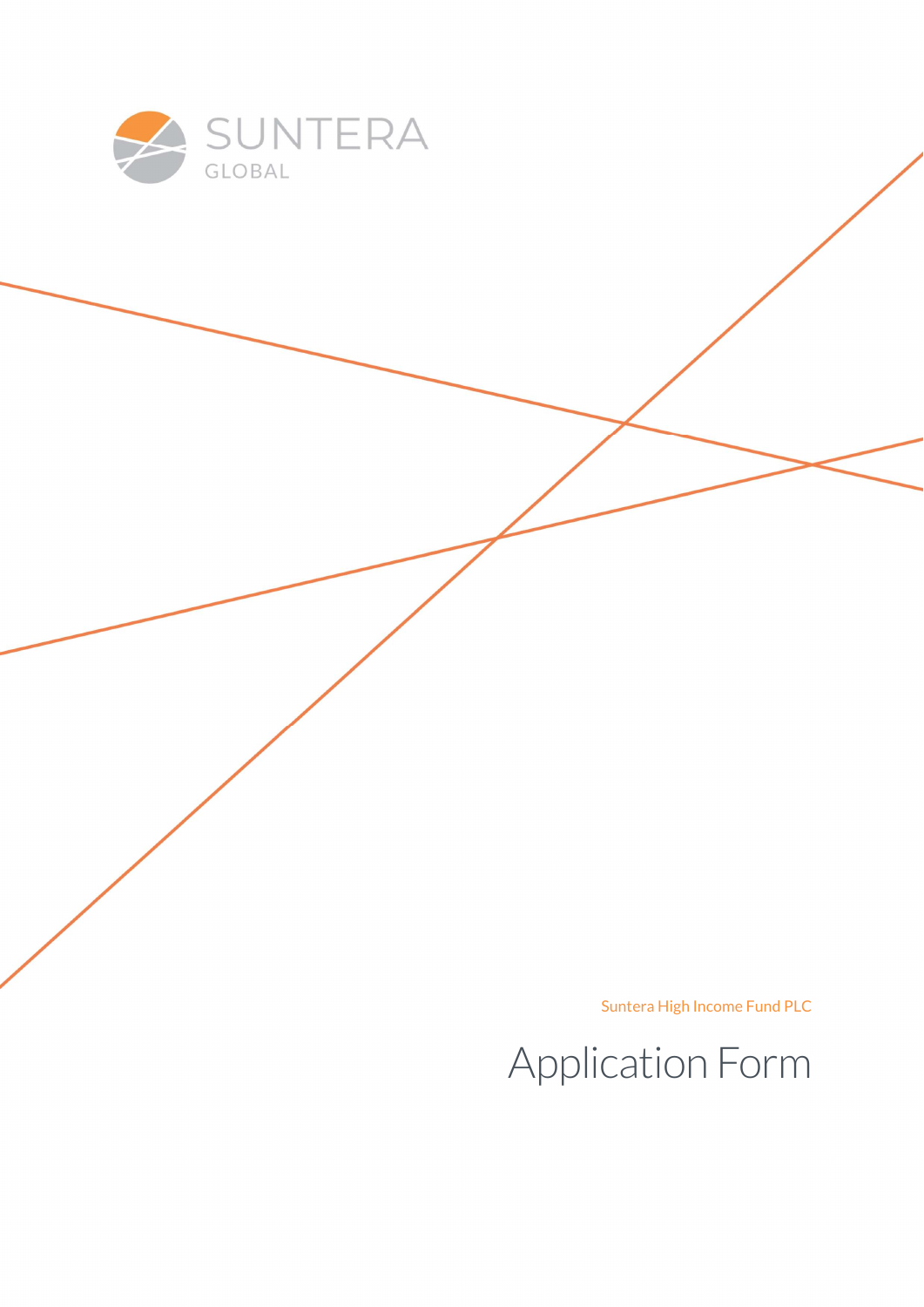# APPLICATION FORM

#### IMPORTANT

This Application Form is issued for the account of, and to be used in connection with an application to invest in the Suntera High Income Fund PLC (the "Fund").

Before completing this application form, please read carefully the representations, warranties and declarations of the disclosure statement herein that you will be giving by signing this application form.

Please also read the Fund's Data Privacy Notice before completing this application form. Please ensure that any individuals whose details you provide in this form or accompanying due diligence form(s) are made aware of the Fund's Data Privacy Notice and the individual rights and information it sets out, prior to providing their information. If you provide information on an individual, you must first ensure that you have the authority and appropriate legal basis to do so.

For the avoidance of doubt, references to "Scheme Particulars" shall mean the Scheme Particulars of the Fund, current at the date of this application, relating to the Shares (as defined in the Scheme Particulars) of the Fund into which you are applying to invest.

Once you have read, completed and signed this application form, please send it to:

Suntera Fund Services (IOM) Limited (the "Manager")

Clinch's House, Lord Street, Douglas, Isle of Man, IM99 1RZ

Tel: +44 (0)1624 682224 Fax: +44 (0)1624 691773

www.suntera.com

Suntera High Income Fund PLC, a company registered in the Isle of Man (043089C) at Clinch's House, Lord Street, Douglas, Isle of Man, IM99 1RZ, is authorised by the Isle of Man Financial Services Authority as a Type A Authorised Scheme. Directors: S.W. Bowden, W.J. Clarke, R.K. Corkill, G.M. Easton.

Suntera Fund Services (IOM) Limited, a company registered in the Isle of Man (120288C) at Clinch's House, Lord Street, Douglas, Isle of Man, IM99 1RZ, is regulated by the Isle of Man Financial Services Authority. Directors: S.W. Bowden, R.K. Corkill, D.F. Hudson, C.P. Mulhern, P.K. Mundy, M.C. Reynolds. A member of the Suntera Global group of companies. For more information visit www.suntera.legal.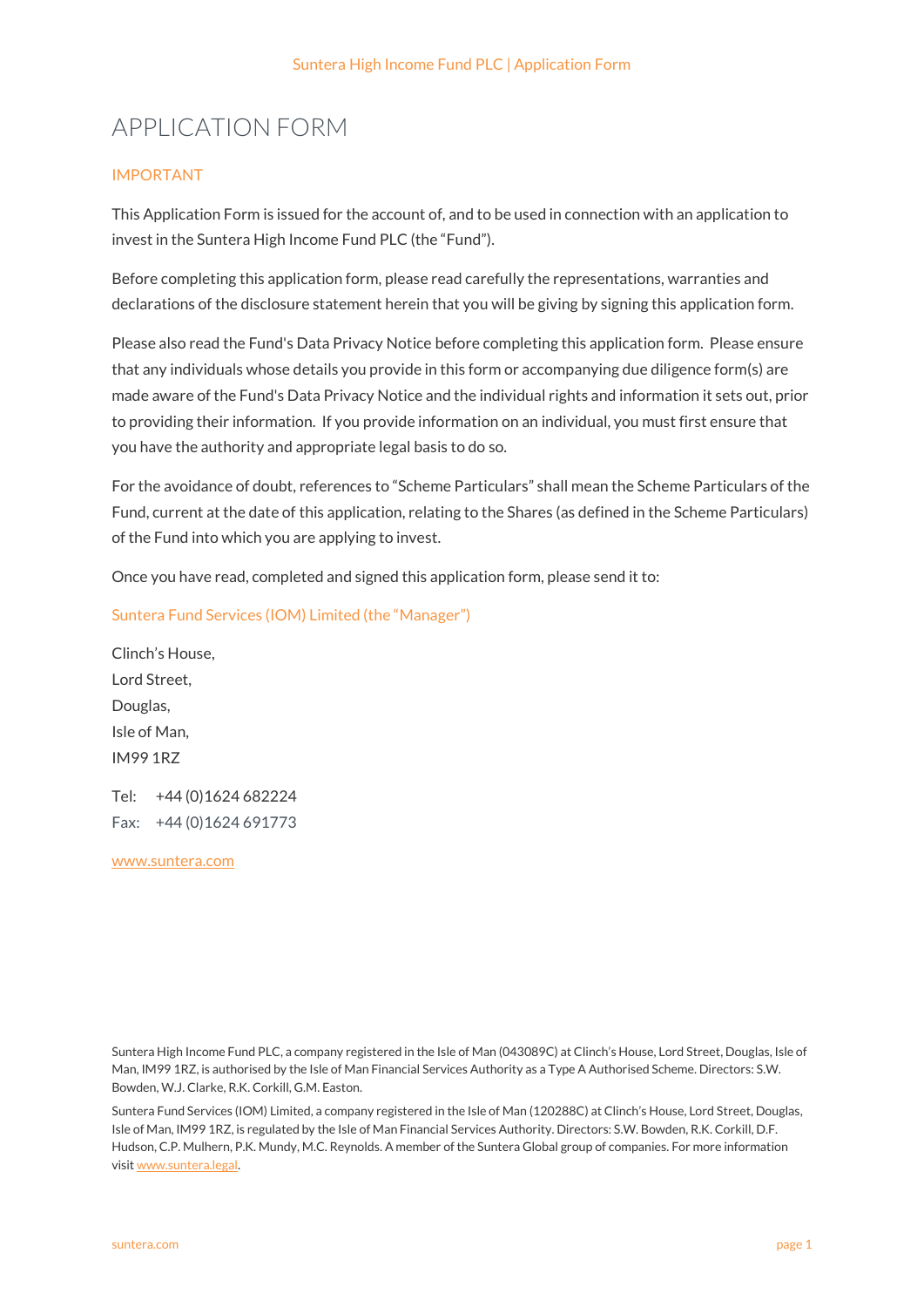# 1. APPLICANT'S DETAILS

## INDIVIDUAL APPLICANT(S)

| <b>First Applicant</b>          | Second Applicant (if applicable) |
|---------------------------------|----------------------------------|
| <b>Title</b>                    | Title                            |
| Surname                         | Surname                          |
| Forename(s)                     | Forename(s)                      |
| Address for<br>registration     |                                  |
|                                 |                                  |
| Third Applicant (if applicable) | Fourth Applicant (if applicable) |
| <b>Title</b>                    | Title                            |
| Surname                         | Surname                          |
| Forename(s)                     | Forename(s)                      |

### TRUST OR COMPANY APPLICANT(S)

| Trust name                  |  |  |
|-----------------------------|--|--|
| Company name                |  |  |
| Address for<br>registration |  |  |

#### Please note:

All Applicants are required to also complete a Due Diligence Form and 'Self Certification' Form which are available on the Manager's website www.suntera.com or available by contacting Client Services on +44 (0)1624 682224.

## 2. INVESTMENT DETAILS

Please indicate the amount to be invested. GBP

Minimum investment £500 (five hundred pounds or currency equivalent). Your subscription money for this investment should be remitted net of charges by electronic transfer to the bank account details below.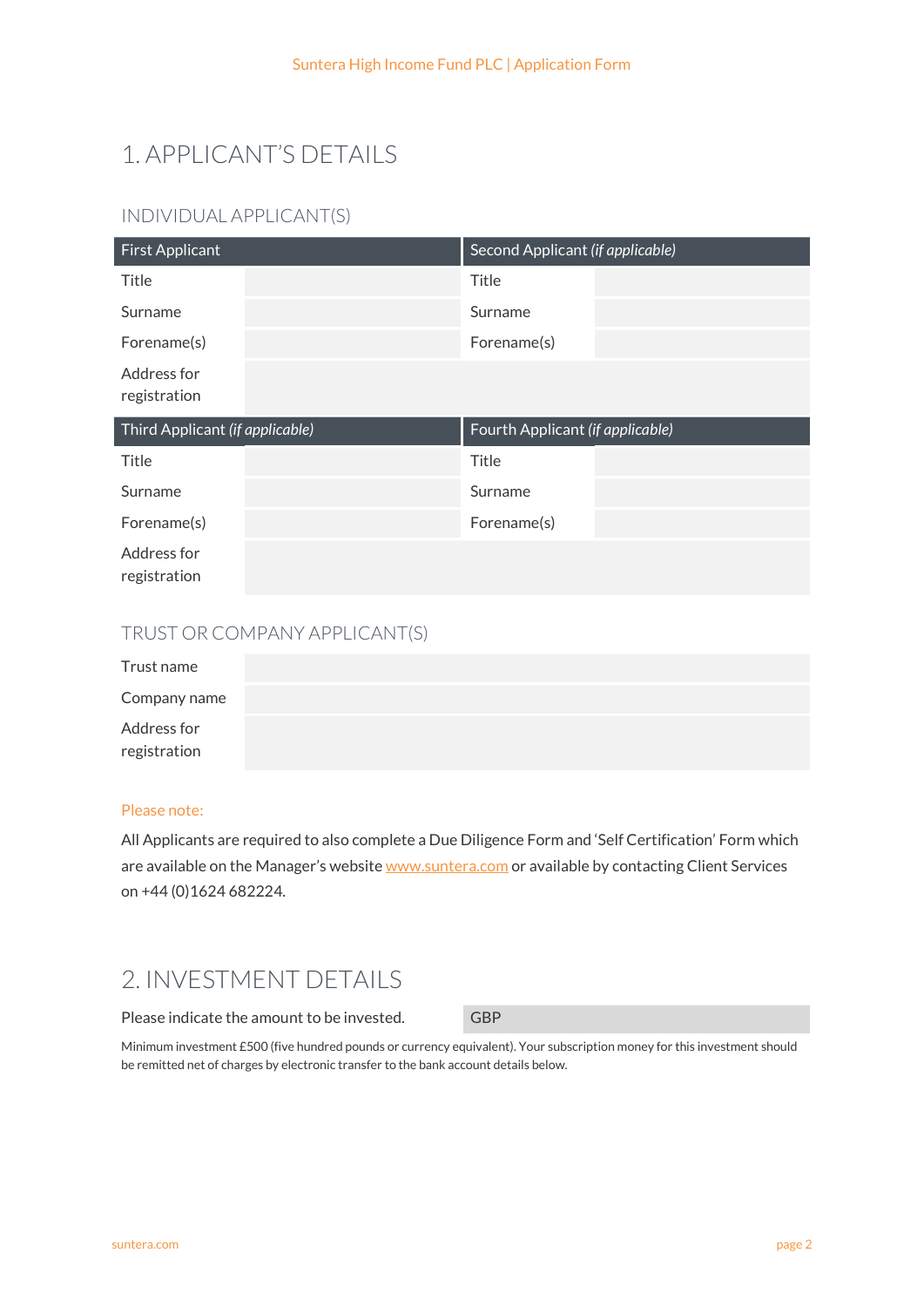#### BANKING INSTRUCTIONS FOR SUNTERA HIGH INCOME FUND PLC

| Bank name:      | The Royal Bank of Scotland International Limited                              |
|-----------------|-------------------------------------------------------------------------------|
|                 | Full bank address: PO Box 151, 2 Athol Street, Douglas, Isle of Man, IM99 1NJ |
| SWIFT:          | <b>RBOSIMDX</b>                                                               |
| IBAN:           | GB52RBOS16588058696959                                                        |
| Sort code:      | 16 58 80                                                                      |
| Account number: | 5880-58696959                                                                 |
| Account name:   | SUNFS - CL SUB/RED A/C re - HIF PLC                                           |
| Reference       | (Please quote name of remitting party)                                        |

Payment should be made net of charges by electronic funds transfer. Where payments in respect of purchase or redemption of Shares are tendered or requested in a freely transferable currency other than the base currency of the Fund, the necessary foreign exchange transaction will be arranged by the Manager for the account of, and at the expense of, the applicant at the time the application is received and accepted. The Manager will take no responsibility for the rate of exchange obtained. Funds received which are awaiting investment will not receive interest.

# 3. SOURCE OF FUNDS AND WEALTH

Source of funds means the origin of the particular funds that an applicant wishes to invest, including the activity that generated the funds and the means through which the funds will be transferred (i.e. from a bank account). Source of wealth is distinct from source of funds and means the origin of an applicant's entire body of wealth and includes the total assets of the applicant. Detailed source of wealth will be required for any applicant identified as non-standard risk.

### DETAILS OF HOW THE FUNDS WILL BE TRANSFERRED

| Bank/building society<br>name |  |
|-------------------------------|--|
| Branch                        |  |
| Sort code                     |  |
| Account currency              |  |
| Account name                  |  |
| Account number or IBAN        |  |
| SWIFT/BIC code                |  |
|                               |  |

The sort code and account number, SWIFT/BIC Code or IBAN can be obtained from your Bank or Building Society branch. Redemption proceeds will be paid by electronic transfer at the expense of the redeeming Shareholder to the remitting bank detailed above unless otherwise instructed in writing to the Manager. Please note that it is not the Manager's policy to make third party payments and therefore the account name specified should be in the same name as above.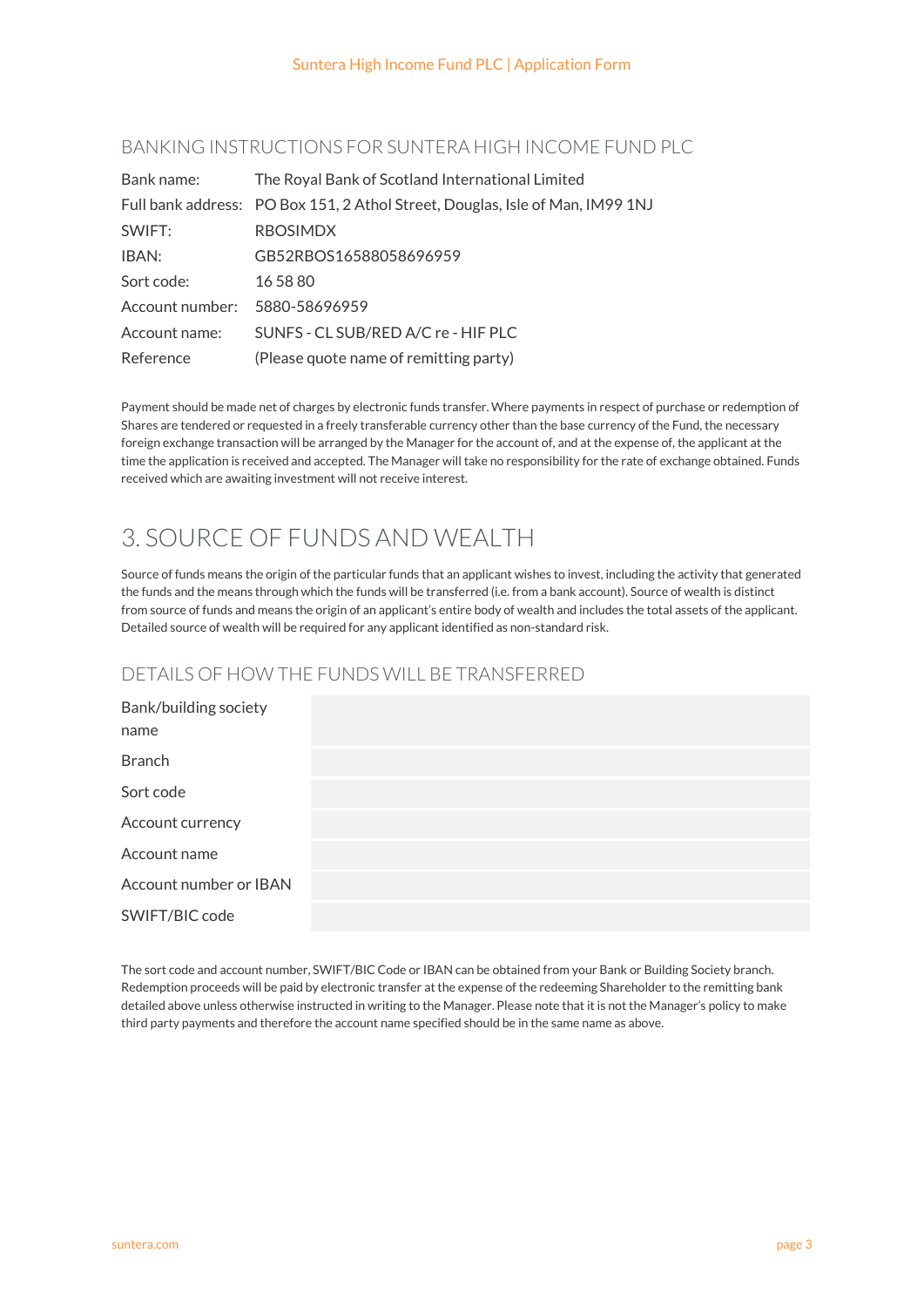### THE ACTIVITY THAT GENERATED THE FUNDS BEING INVESTED

Please provide full details. Vague or generic terms such as "consultancy," "sale of property, "inheritance" or "investment" must be expanded upon and details of the exact activity that generated the funds must be clear. Failure to provide sufficient information could delay your investment.

In certain circumstances, it is necessary to perform additional or Enhanced Due Diligence on our applicants for business identified as being non-standard risk. This may include, but not be limited to, documents to support the source of wealth (the origin of an applicant's entire body of wealth and total assets).

I/We confirm that the activity that generated the funds being invested derive from:

| <b>Description</b>  | Amount/value | Description         | Amount/value |
|---------------------|--------------|---------------------|--------------|
| Business profits    |              | House/property sale |              |
| Life savings        |              | Pensions settlement |              |
| Salary/bonus        |              | Inheritance         |              |
| Business share/sale |              | Other               |              |

Please provide further details of where the funds being invested were derived from and how they were accrued e.g. if your wealth is derived from a House/Property Sale – address of property and date of sale.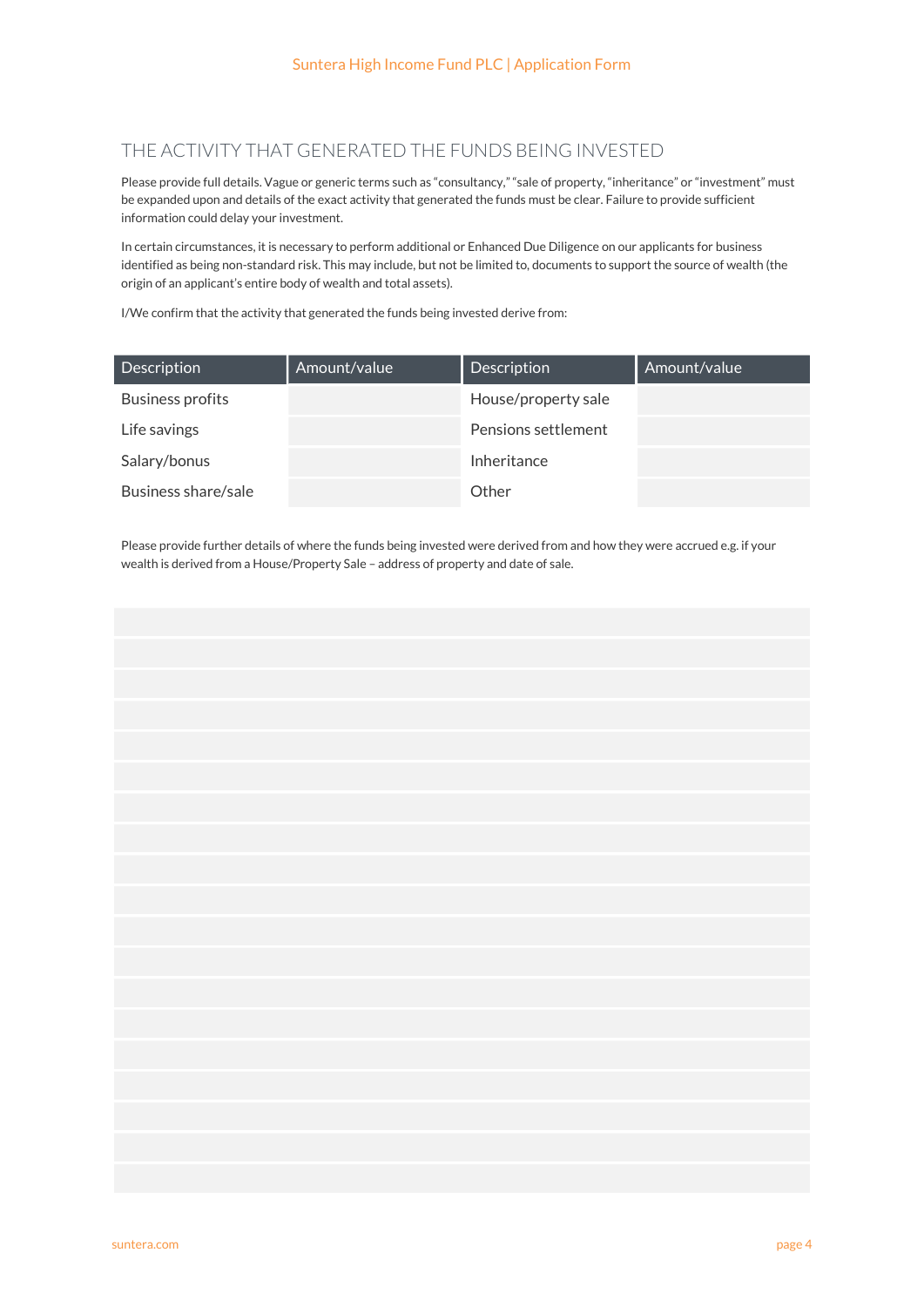# 4. DISCLOSURE STATEMENT

### TO: THE MANAGER, THE FUND AND ITS DIRECTORS ("DIRECTORS'')

I/We (the "Applicant") hereby irrevocably and unconditionally apply to invest the sum stated in section 2 of this Application Form in Shares of the Fund pursuant to the Fund's Memorandum and Articles of Association and to the Scheme Particulars. Capitalised terms in this Application Form shall, unless they are defined below, bear the meanings given to them in the Scheme Particulars.

The Applicant represents, warrants and declares that:

- the Applicant has the authority to make the investment pursuant to this Application Form whether this investment is its own or is made on behalf of another person or institution;
- the Applicant is not a US Person (as defined in the Scheme Particulars) or a person who is otherwise prevented by applicable laws from applying for Shares ("Ineligible Person") and did not purchase, and was not solicited to purchase, Shares within the United States, and none of the funds used by the Applicant to effect the purchase of Shares have been obtained from a US Person and the Applicant is acquiring the Shares for the Applicant's own account, for investment purposes and not with a view to resell, distribute or transfer the same or any part thereof, and no other person has any interest in such Shares or in the Applicant's rights hereunder (in the case of any Shares purchased on account of another person, such person shall be identified in writing to the Fund and the Applicant shall be required to provide any additional information about such other person requested by the Fund);
- the Applicant will notify the Manager immediately if the Applicant becomes a US Person or Ineligible Person or if the Applicant becomes aware that the person for whom the Applicant holds Shares has become a US Person or an Ineligible Person;
- the Applicant, if a natural person, is over 18 years old;
- the Applicant (applicable where there are joint Applicants) directs that on the death of one of them, the Shares for which it hereby applied to be held in the name of and to the order of the survivor(s) of it or the executors and/or administrator of such survivor;
- the Applicant has the legal capacity and authority to sign this Application Form and to subscribe for Shares and all consents required to be obtained and all legal requirements necessary to be complied with or observed in order for this Application Form or the issuance of the Shares to be lawful and valid under the laws of any jurisdiction to which the Applicant is subject have been obtained, complied with or observed;
- in deciding to purchase Shares the Applicant has relied solely on information contained in the Scheme Particulars. The Applicant further acknowledges that he has sufficient knowledge, expertise and experience in financial, investment and business matters to be capable of evaluating the merits and risks associated with an investment in the Shares;
- the Applicant acknowledges that the investment in the Fund may be subject to a Preliminary Charge as described in the Scheme Particulars;
- the Applicant acknowledges and confirms that no representations, warranties or covenants have been made to the Applicant by the Fund or any representative or agent of the Fund other than those contained in the Scheme Particulars;
- the Applicant acknowledges that the Shares are an investment involving risk, that they are aware of the risks inherent in investing in assets in which the Fund will invest and the method by which these assets may be held and/or traded and that the Applicant can bear the loss of the entire investment in the Shares. The Applicant acknowledges that the investment in the Fund cannot be withdrawn except by way of a redemption of Shares in accordance with the terms outlined in the Scheme Particulars and that the Applicant has no right to require the repayment of the investment prior to the termination of the Fund other than by redemption of Shares. Furthermore, the Applicant also accepts that there is no guarantee that the Applicant will be able to recoup the full value of the initial investment either upon redemption, the termination of the Fund or sale of Shares to a third party;
- the Applicant acknowledges that neither the Fund, the Directors nor the Manager shall have any liability and shall be held harmless in respect of any claim made as a result of a failure to process a subscription or redemption for Shares at the time that the Applicant had intended to receive the issue of Shares or the redemption proceeds in circumstances where all necessary documentation relating to verification of identity has not been provided by the Applicant and the Applicant undertakes to provide all such necessary documentation as requested by the Manager;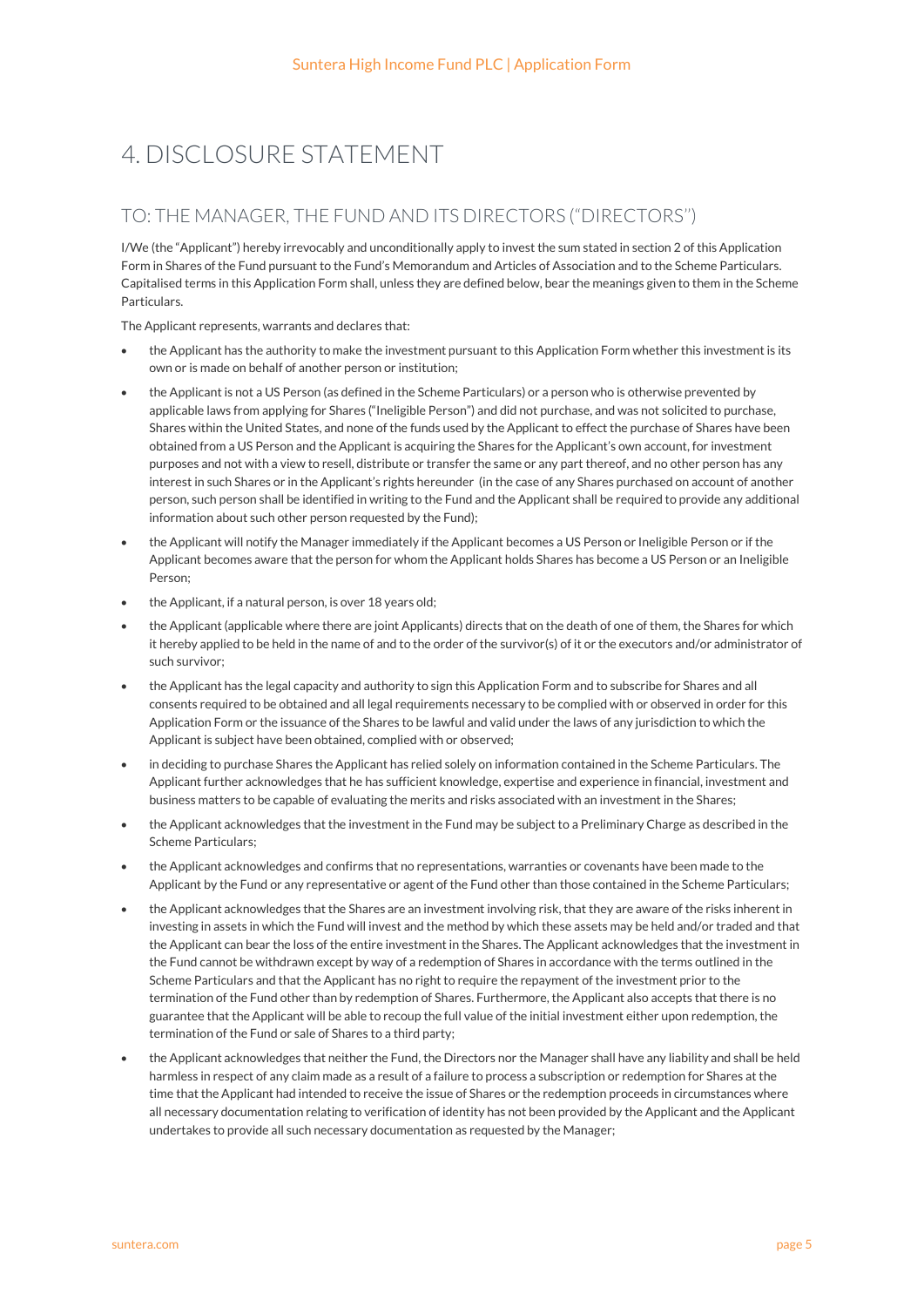the Applicant acknowledges that the Directors reserve the right to reject in their absolute discretion this subscription and any other subscription by the Applicant for Shares without giving reasons, notwithstanding prior receipt by the Applicant of notice of acceptance of any such subscription;

#### IN RELATION TO ANTI-MONEY LAUNDERING ISSUES:

- the Applicant will provide all information and documentation deemed necessary by the Manager to enable them to comply with their anti-money laundering procedures and practices and their responsibilities with regard to anti-money laundering under the laws and regulations of any relevant jurisdiction;
- the Applicant acknowledges that due diligence for anti-money laundering requirements operating in the Isle of Man may require further identification of the Applicant before the application or any subsequent transaction can be processed and the Applicant agrees to provide the Manager with such identification and hold the Manager and/or the Directors of the Fund harmless and indemnify them against any loss arising as a result of a failure or delay in processing this application, if information has not been provided by the Applicant;
- neither the Applicant nor any person controlling, controlled by, or under common control with the Applicant, nor any person having a beneficial interest in the Applicant is an individual, organization or entity listed on the List of Specially Designated Nationals and Blocked Persons (the "OFAC Control List") maintained by the US Office of Foreign Assets Control ("OFAC") and that the Applicant is not investing in the Fund on behalf of or for the benefit of any individual, organization or entity listed on the OFAC List and the Applicant will promptly notify the Fund of any change in this representation;
- the Applicant is purchasing the Shares with funds that are from legitimate sources, such funds do not constitute the proceeds of criminal conduct, the Shares are not being purchased and will not be held in violation of any applicable laws and the proceeds from the investment in the Shares will not be used to finance any illegal activity;
- the Applicant's subscription monies do not originate from, nor will they be routed through, an account maintained at a foreign shell bank as defined under the USA PATRIOT Act or a bank organized or chartered under the laws of a jurisdiction deemed to be a non-cooperative country or territory;
- the Applicant acknowledges that the Fund is entitled to act upon electronic instructions from or purported to be from the Applicant and that all such instructions, where accepted by the Fund, will be final and binding upon the Applicant. The Applicant undertakes to indemnify the Fund, its directors, officers, employees and agents from and against any loss, liability, damage, cost, expense (including legal fees and expenses) incurred arising from any act or failure to act of the Fund with regard to electronic instructions provided by the Applicant;
- the Applicant authorises the Fund and/or the Manager to disclose any information held by the Fund in relation to the Applicant or their holding to the Investment Manager and/or Fiduciary Custodian; and
- the Applicant acknowledges that a breach by the Applicant of any of the representations, warranties and declarations contained in this Disclosure Statement could give rise to significant liability and costs for the Fund. Accordingly, the Applicant undertakes to indemnify the Fund, its directors, officers, employees and agents from and against any loss, liability, damage, cost, expense (including legal fees and expenses) incurred arising from any such breach. The Applicant further acknowledges that the representations, warranties and declarations contained in this Disclosure Statement and the indemnifications contained herein shall survive the execution of this Application Form and the purchase of any Shares.

This Application Form will be governed by and construed in accordance with the laws of the Isle of Man and the Applicant hereby submits to the exclusive jurisdiction of the Courts of the Isle of Man.

## ALL APPLICANTS MUST READ AND SIGN BELOW

1. The Applicant hereby confirms that the Fund, the Directors and the Manager are each authorised and instructed to accept and execute instructions in respect of the Shares to which this application relates given by the Applicant in electronic format. If instructions are given by the Applicant in electronic format, the Applicant undertakes to confirm them in writing, the signatories signing such confirmation to be the same as those provided in the application. The Applicant hereby indemnifies the Fund, the Directors and the Manager and agrees to keep each of them indemnified to the extent of the value of any subscription instructed in electronic format, against any loss of any nature whatsoever arising to each of them as a result of any of them acting on electronic instructions. The Fund, the Directors and the Manager may rely conclusively upon and shall incur no liability in respect of any action taken upon any notice, consent,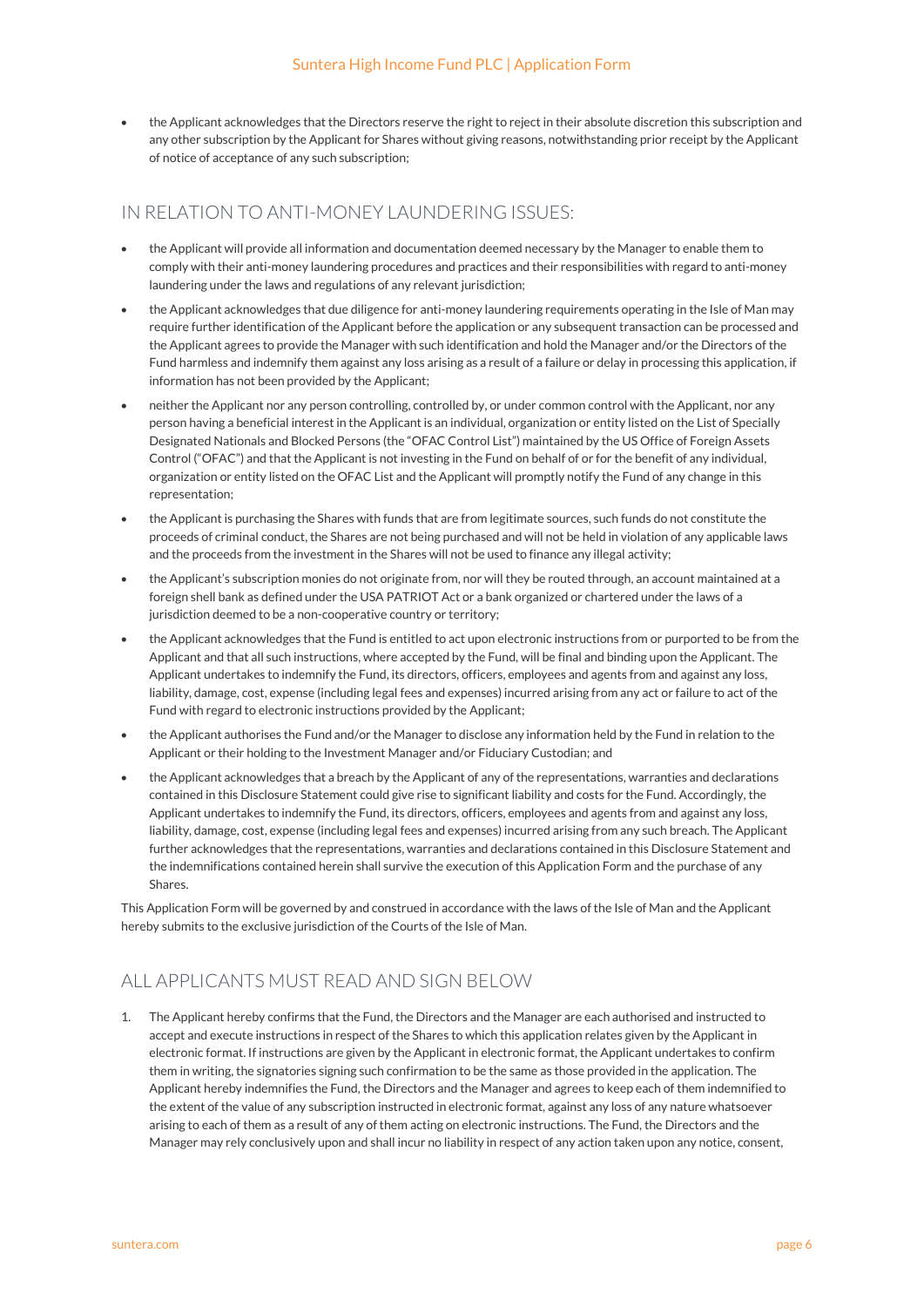#### Suntera High Income Fund PLC | Application Form

request, instructions or other instrument believed, in good faith, to be genuine or to be signed by properly authorised persons.

- 2. The Applicant acknowledges that this application form together with the Scheme Particulars and the Due Diligence Form and 'Self Certification' Form(s) (one for each Applicant) duly completed and returned to the Manager shall comprise the contract between us.
- 3. The Applicant declares that the Shares are not being acquired directly or indirectly in violation of any applicable law.
- 4. The Applicants warrant that the Applicant is not acquiring any Shares for immediate re-sale.
- 5. The Applicant agrees to notify the Fund immediately if the Applicant becomes aware that any of the confirmations are no longer accurate and complete in all respects and agrees immediately either to sell or to tender to the Fund for redemption a sufficient number of Shares to allow the confirmation to be made.
- 6. The Applicant confirms that it has read this disclosure statement and has no reason to make the Manager aware of any issues relating to any of the disclosures made.

| Authority for joint instructions (tick one) |                 |             |  |
|---------------------------------------------|-----------------|-------------|--|
| Any one to sign                             | Any two to sign | All to sign |  |

#### SIGNATURES OF ALL APPLICANTS OR AUTHORISED SIGNATORIES

| First applicant / signatory | Second applicant / signatory (if applicable) |
|-----------------------------|----------------------------------------------|
| Name                        | Name                                         |
| Date                        | Date                                         |
| Signature                   | Signature                                    |

| Third applicant / signatory (if applicable) | Fourth applicant / signatory (if applicable) |
|---------------------------------------------|----------------------------------------------|
| Name                                        | Name                                         |
| Date                                        | Date                                         |
| Signature                                   | Signature                                    |
|                                             |                                              |

#### APPLICATION PROCEDURE

- Applications should be sent to the Manager at Clinch's House, Lord Street, Douglas, Isle of Man, IM99 1RZ.
- Applications must be received by the Manager no later than 12:00 noon (London time) on the relevant Dealing Day.
- All applications, whenever made, should be accompanied by:
	- o A copy of the confirmation of BACS, Fastpay or telegraphic transfer form, or a banker's draft or cheque made payable to Suntera Fund Services (IOM) Limited Cl Sub/Red A/c re HIF providing for cleared payment before the relevant Dealing Day to the bank account set out in this Application Form. For cheques we would recommend allowing at least 5 working days for clearance.
	- o Duly completed 'Due Diligence' and 'Self Certification' Forms as provided by the Manager.
- A Dealing Day will be as defined in the Scheme Particulars.
- The number of Shares issued in respect of any application will be determined with reference to the prevailing Dealing Price as at the relevant Dealing Day.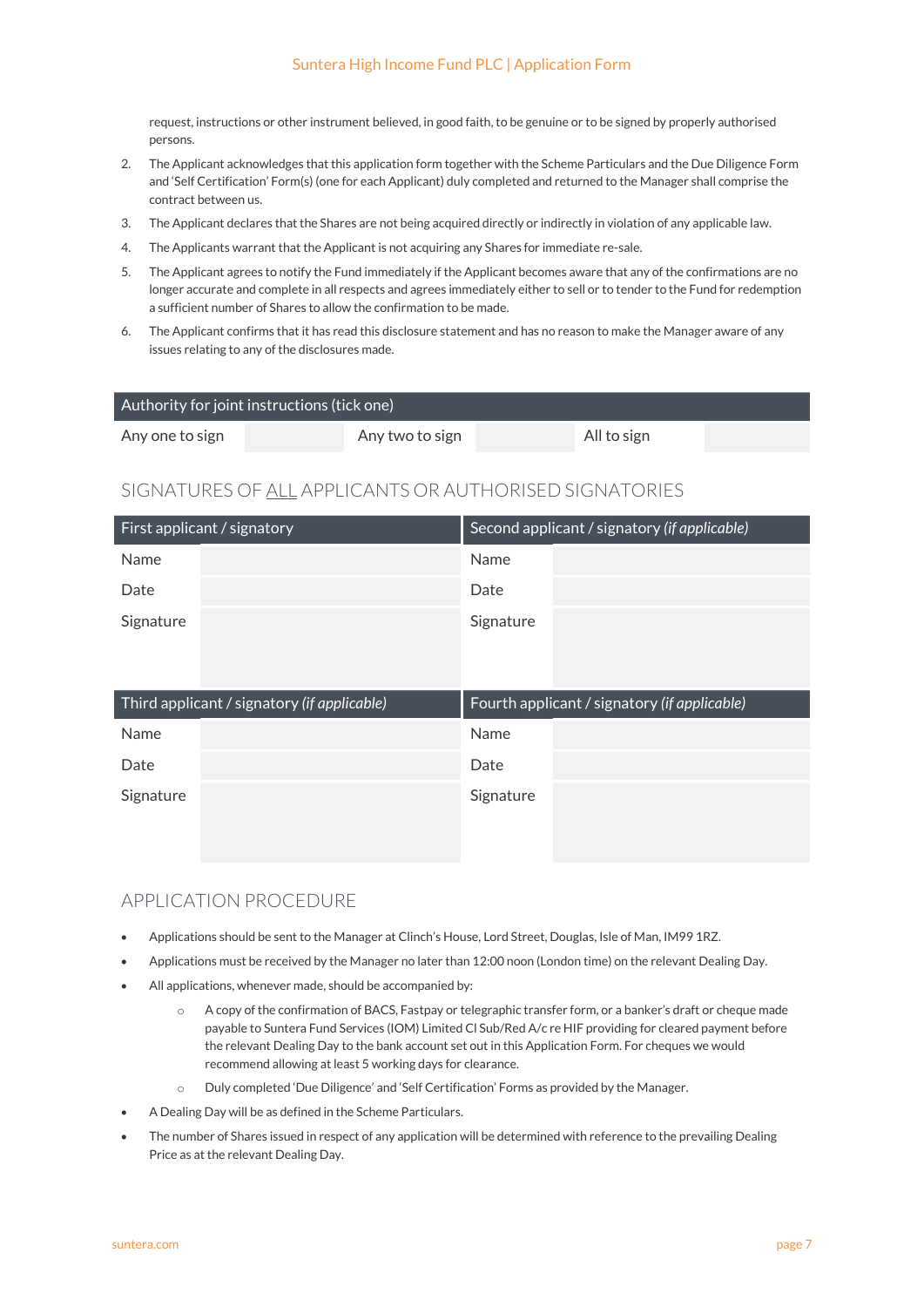#### Suntera High Income Fund PLC | Application Form

- The Directors reserve the right to accept in part only or to reject or scale down applications for Shares, and to make any acceptance in whole or in part subject to the prior provision of information sufficient to satisfy the Directors that the receipt of such application and/or any subsequent issue of Shares is not made in consequence of or will not constitute a breach of Isle of Man Law or any applicable legislation in the country of origin of the applicant.
- If any application is not accepted in full, application monies will be returned in part or in full (as the case may require) to the Applicant by mail at the Applicant's risk, or by telegraphic transfer to the remitting account at the Applicant's expense.
- All cheques and other documents sent or returned to applicants will be sent by mail at the risk of the person(s) entitled thereto.
- Where payment in respect of a subscription for Shares is tendered or requested in a freely transferable currency, the necessary foreign exchange transaction will be arranged for the account of, and at the expense of, the applicant at the time the application is received and accepted.
- Shares will only be issued on receipt of cleared funds.

# 5. PRELIMINARY CHARGE AUTHORISATION

### ADVISER REMUNERATION AGREEMENT

The Articles and Scheme Particulars of the Fund allow for an Initial Charge by the Manager of up to 8.5% of the amount subscribed. The current charge is 5% of the amount subscribed. The Initial Charge applicable will be specified in the contract note issued to you. The Applicant hereby irrevocably and unconditionally authorises that the Manager (acting as the agent to the Applicant) may pay an agreed proportion of the Initial Charge to the Regulated Financial Adviser (detailed below) who has advised me/us in respect of the suitability of this investment.

The Fund reserves the right to reject any Subscription in its absolute discretion. No Initial Charge, nor any payment to your Regulated Financial Adviser, will be payable in respect of any Subscription which is rejected by the Directors.

| First applicant / signatory | Second applicant / signatory (if applicable) |
|-----------------------------|----------------------------------------------|
| <b>Name</b>                 | Name                                         |
| Date                        | Date                                         |
| Signature                   | Signature                                    |

| Third applicant / signatory (if applicable) |             | Fourth applicant / signatory (if applicable) |
|---------------------------------------------|-------------|----------------------------------------------|
| Name                                        | <b>Name</b> |                                              |
| Date                                        | Date        |                                              |
| Signature                                   | Signature   |                                              |